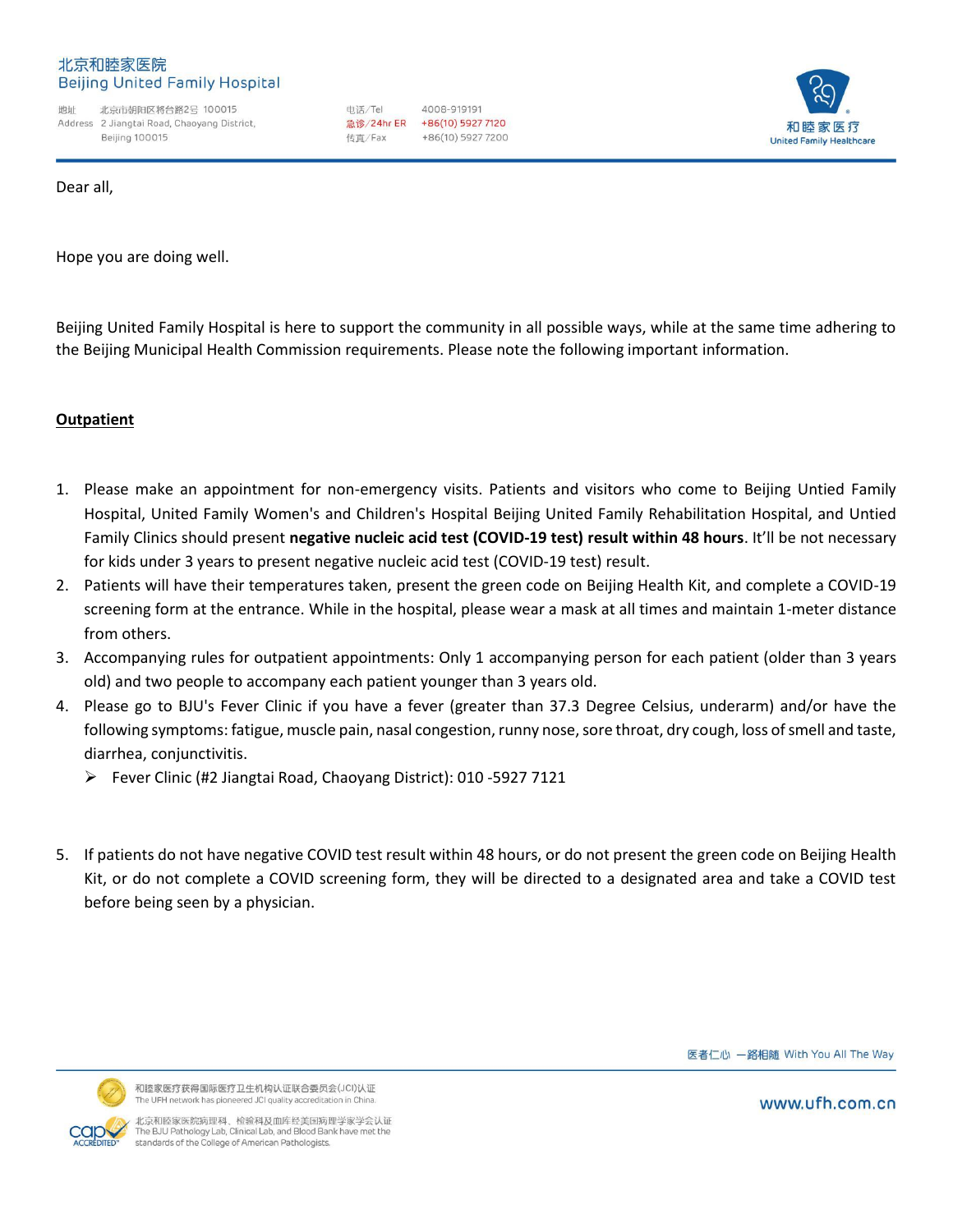#### 北京和睦家医院 **Beijing United Family Hospital**

地址 北京市朝阳区将台路2号 100015 Address 2 Jiangtai Road, Chaoyang District, Beiling 100015

电话/Tel 4008-919191 急诊/24hr ER +86(10) 5927 7120 传直/Fax +86(10) 5927 7200



### **Emergency**

1. Patients and visitors who come to the Emergency Room should present negative nucleic acid test (COVID-19 test) result within 48 hours. It'll be not necessary for kids under 3 years present negative nucleic acid test (COVID-19 test) result.

2. Patients in critical and emergency conditions will be treated through BJU's green channel process in the isolation room, regardless of whether the patients have 48-hour negative COVID test result. The patient will be required to do a COVID-19 test.

3. Patients do not need to make an appointment to come to the Emergency Room.

 $\triangleright$  Emergency Hot Line 010 5927 7120

4. The medical facilities in the isolation rooms are the same as those in the emergency department.

# **Inpatient**

- 1. Newly admitted patients are required to take a COVID-19 test prior to being admitted and take COVID-19 tests on a regular basis every 24hrs after being admitted into the hospital, or follow the COVID-19 test regulations by the Chaoyang district.
- 2. Accompanying persons are not allowed in the inpatient area at this time unless it is necessary. If the patient does need company, only one company per patient is allowed with the same COVID-19 testing requirements as the patient's. The accompanying person should be the same person during the patient's stay in the hospital.
- 3. While the patient is in the hospital, the patient and the accompanying person should follow the hospital's closed-off management rules of inpatient wards and should not leave the inpatient area without doctor's permission.
- 4. No visitors are allowed during this period until further notices.

# **If Tested Positive for COVID-19**

BJU will keep patients who tested positive for COVID-19 in a specific negative pressure room and must contact Beijing CDC. The CDC will advise to where the patient will need to be transferred for further treatment.

医者仁心 一路相随 With You All The Way



和睦家医疗获得国际医疗卫生机构认证联合委员会(JCI)认证 The UFH network has pioneered JCI quality accreditation in Chin

北京和睦家医院病理科、检验科及血库经美国病理学家学会认证<br>The BJU Pathology Lab, Clinical Lab, and Blood Bank have met the standards of the College of American Pathologists.

www.ufh.com.cn